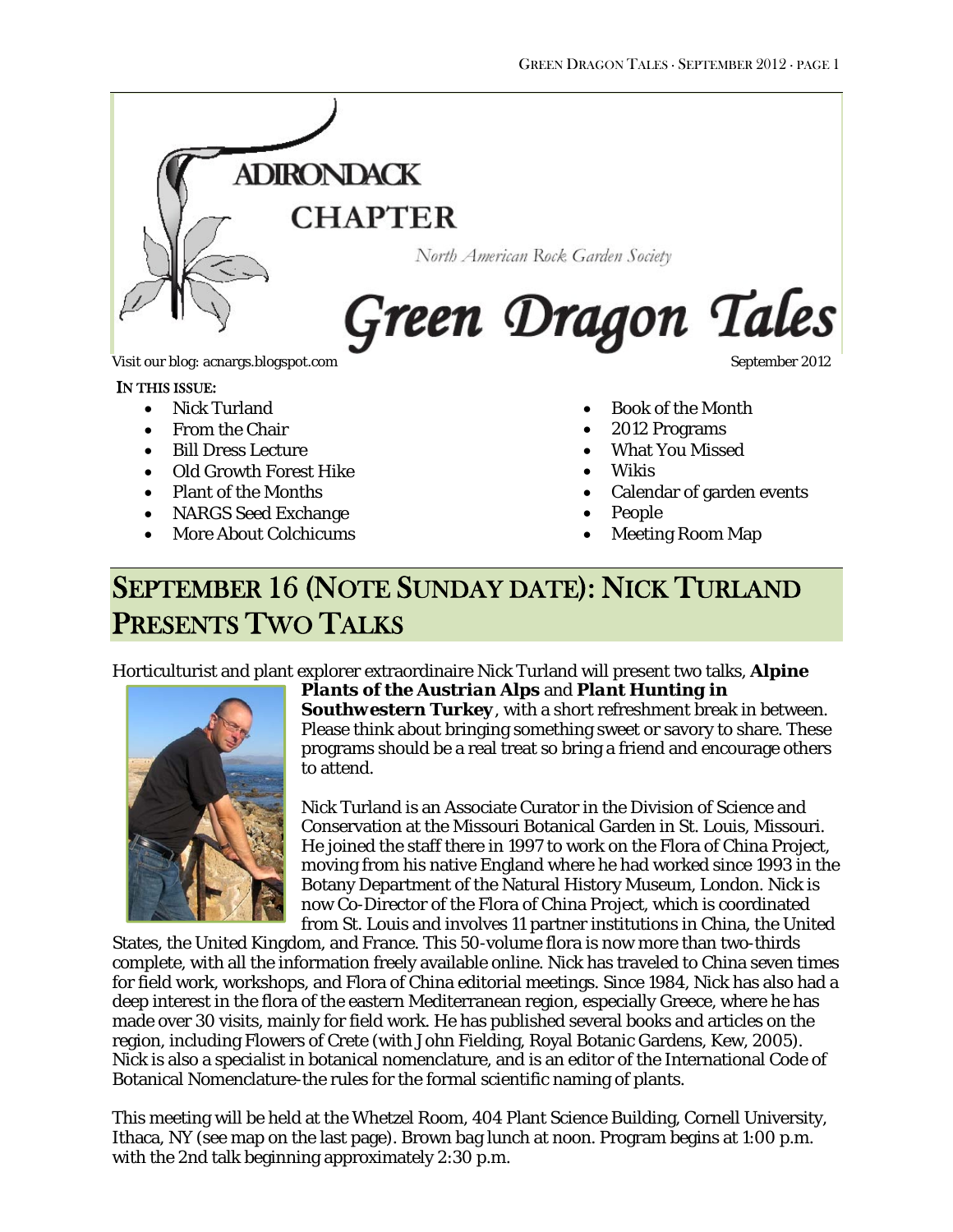# FROM THE CHAIR

### *Carol Eichler*

What a great response we had to our August meeting! The weather was beautiful, the plant selection varied, the food fantastic, and attendance was outstanding. We had 39 people sign-in and almost as many cars! If you were there, you'll recall what a challenge it was to find parking for everyone but we did. Plus I'll venture a guess that everyone left looking forward to planting the new plants they had just purchased. BZ tells me we raised \$708.50 altogether. I always have this fear that 1) no one will show up; and 2) no one will bring plants. Fortunately you proved me wrong on both counts.

We continue to add new members to our Chapter and that's fabulous news because we would be nothing without our membership. Speaking for myself I'm having trouble keeping up with all the new faces. So to everyone I urge, please feel free to mingle and introduce yourself around at our meetings.

We have a fantastic line up of programs for the next 3 months so mark your calendars now (our calendar is listed elsewhere in the newsletter) and plan to attend. We start off our speaker programs with Nick Turland, an Associate Curator with the Missouri Botanical Gardens with many thanks to National NARGS for paying the travel expenses to make this possible. Until I can visit the Alps and Turkey, I'll have to live vicariously through the slides in his presentations.

Lastly, I want to remind you about the Sept. 12th Cornell Plantations Lecture by Dr. Joan Maloof on "Earth's Beautiful Ancient Forests: Can there be a happy ending?" (see calendar listing). Our Chapter is sponsoring this lecture in honor of long-time Chapter member Bill Dress who passed away earlier this year. We considered this topic a particularly fitting tribute to Bill because of his commitment to preservation. Through his efforts, the Town of Ithaca acquired Dress Woods, a 10-acre site of mature forest bordering Culver Road on the town's west side that was long cared for by Bill.

As you can see we have several months of gardening and gardening events to look forward to. Enjoy!

## Carol

# LECTURE IN HONOR OF BILL DRESS

*Bill Dress was a long-time member of ACNARGS, honored with a Chapter Service Award in 1998. Read more about him in the [February issue.](http://www.acnargs.org/newsletter/201202.pdf)* 

**Earth's Beautiful Ancient Forests: Can There Be a Happy Ending?** 

Dr. Joan Maloof, ecologist and author

September 12. William J. Hamilton Lecture in honor of William Dress 7:30 p.m. Statler Hall Auditorium, Statler Hall, Cornell University

What is the state of the planet's forests? Dr. Joan Maloof, author, ecologist and environmental advocate will summarize the condition of our forests from global and national perspectives. She will focus particularly on forests that have never been logged -- "old-growth forests." How many of these forests are left? Where are they? And why do they matter? Maloof has traveled the nation inspecting the remaining old-growth forests; in her book, *Among the Ancients: Adventures in the Eastern Old-Growth Forests*, she includes reflections on these questions as well as detailed directions to one old-growth forest in each of the twenty-six states east of the Mississippi River. Going beyond mere documentation, in this lecture Maloof will describe her vision of an Old-Growth Forest Network -- a nationwide attempt to reverse past destruction and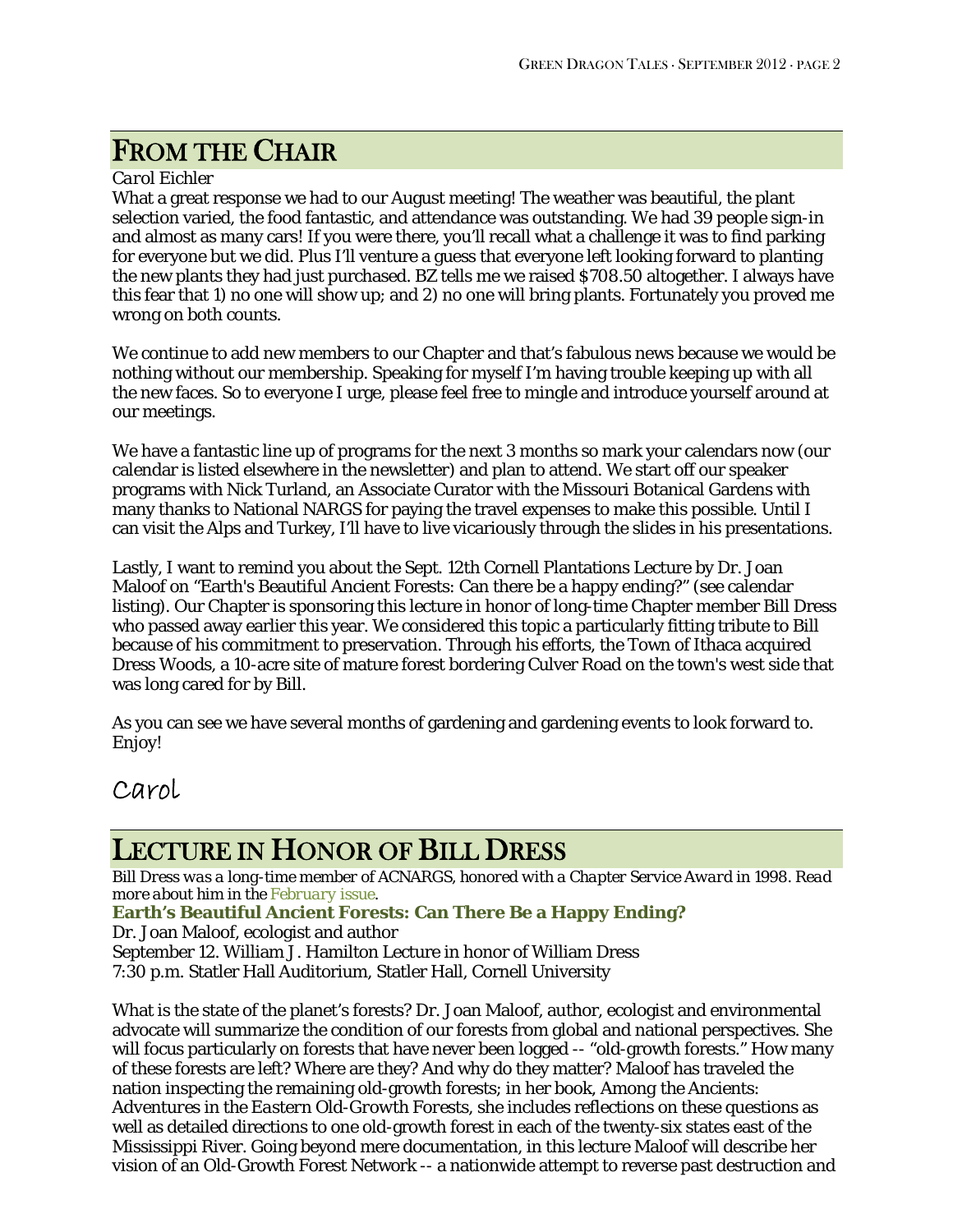reconnect average families with the beauty and biological abundance found only in the ancient forests.

# FISCHER OLD GROWTH FOREST HIKE

*GPS Coordinates for Fischer are: 42.383, -76.57* 

**Thursday, September 13; 10:00 a.m. to 11.30 a.m.**

Join Dr. Joan Maloof, author, ecologist and founder of the Old-Growth Forest Network and Plantations' staff for a guided hike through Plantations' Fischer Old Growth Forest and celebrate its induction into the Network. Majestic, magical, inspirational, with trees over 150 feet tall, this site is a sanctuary in every sense of the word,—the best example of pre-European settlement forest in the region. The 1.25 mile hike is moderately strenuous, with some steep slope climbing, and will take place rain or shine. Pre-registration is required and the group will be limited to the first 25 people to register.

Instructor: Dr. Joan Maloof, Todd Bittner, Robert Wesley

**Fee:** Free **Location:** Park and meet at Stella's Barn Country Comfort Restaurant and Gift Shop, on Route 13 in Newfield. A carpool will also depart from Plantations Horticulture Center on Caldwell Road promptly at 9:30 a.m.

# SEPTEMBER 2012 PLANT OF THE MONTH

### *John Gilrein, POM Coordinator*

Our September 2012 POMs are *Artemisia versicolor* 'Seafoam' and *Delosperma* 'Lavender Ice' from High Country Gardens. *Artemisia versicolor* 'Seafoam' has silver foliage, is hardy to zone 4, and growing conditions should be very well drained soil and sun. It will spread to 8 inches high and 23 inches wide and seldom flowers. *Delosperma* 'Lavender Ice' (ice plant) is a succulent with light pink flowers. It should only be a few inches high, and needs the same growing conditions as the Artemisia. I am thinking about experimenting with the ice plant in a trough.

# NARGS SEED EXCHANGE

### *Joyce Fingerut, Director, NARGS Seed Exchange*

I hope you have all enjoyed a splendid gardening season: triumphs with new plants and the continued growth of old favorites. In order to add new friends to your gardens next year, or renew patches of long-time residents, you will want to take part in the wonderful world of the NARGS Seed Exchange. Here's how:

## DONATING SEEDS

If you haven't already sent in all of your seed donations, there is still a brief window open to U.S. donors for sending them to our Seed Intake Manager by November 1st. Mail the seeds

to: Laura Serowicz 15411 Woodring Street

 Livonia, MI 48154-3029 U.S.A. [seedintake@mi.rr.com](mailto:seedintake@mi.rr.com)

We certainly hope that you will donate at least the minimum 5 packets of different kinds of seeds, which will enrich both the seedlist and you as well. As a donor you will receive the donor privileges of 10 extra packets of seed and priority in having your order filled. If the seeds of your fall-blooming plants (e.g., gentians and alliums) or late-ripening ones (e.g., arisaemas) are still not quite ripe, you may send a list of these seeds to Laura right now; but you must send the seeds themselves to her no later than December 1st.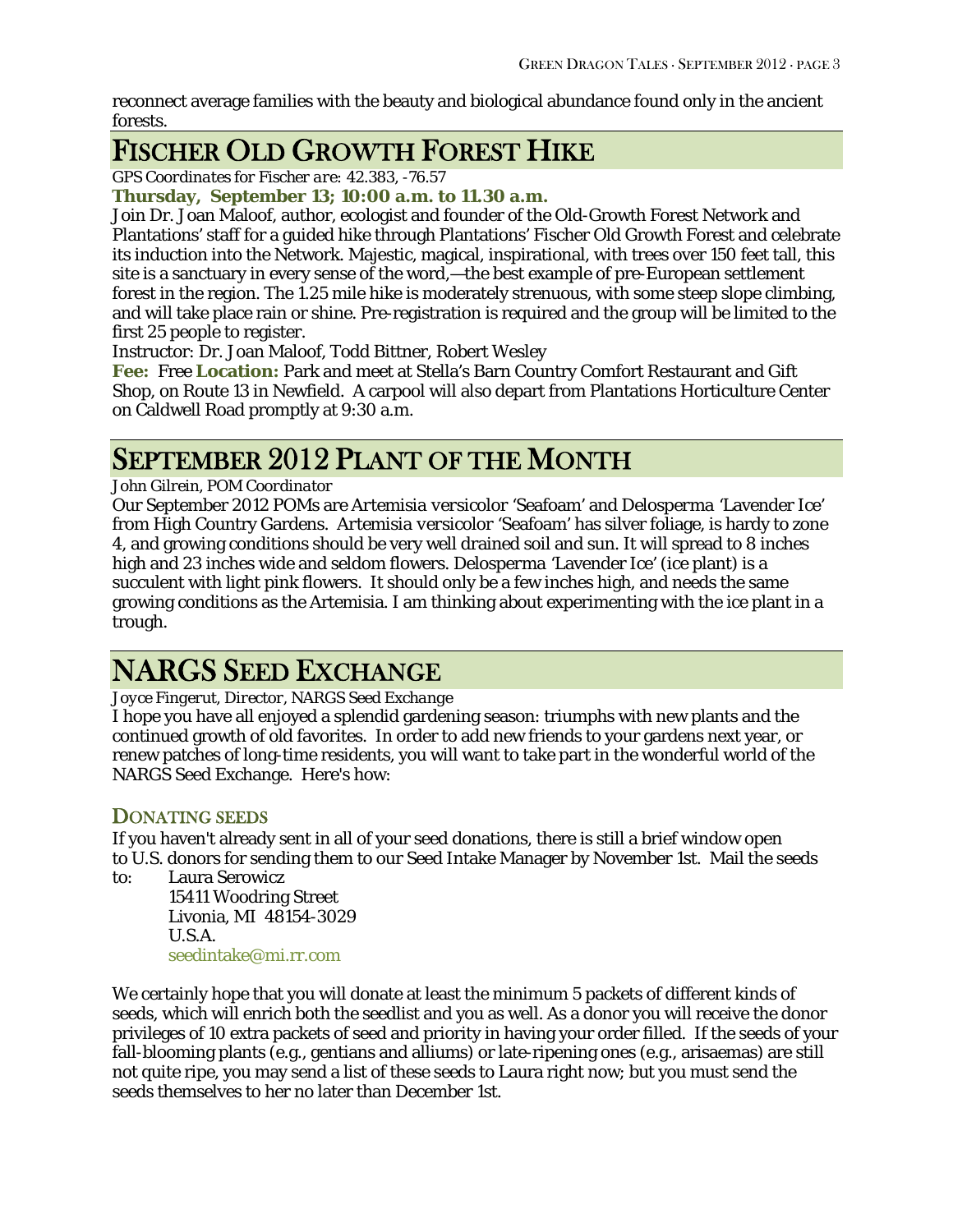### NEW DISTRIBUTION CHAPTERS

We thank the following chapters for stepping up and volunteering to handle the all-important seed distributions for the next two years: Potomac Valley Chapter will fill orders for the main distribution; Siskiyou Chapter will handle the second round orders of surplus seed. We greatly appreciate their willingness to take on these responsibilities and keep our vibrant Seedex humming.

### ORDERING SEEDS

The Seedlist will appear on the NARGS website on December 15th, along with clear instructions about how to place your order. To use the online ordering system, be sure that Bobby Ward [\(nargs@nc.rr.com](mailto:nargs@nc.rr.com)) has your most current email address, especially if you've changed email accounts lately or did not use the electronic ordering system last year. Your email address is your entrée to the ordering system. Once you enter your email address on the Seed Ordering webpage, your membership will be automatically verified and you will receive an email. Clicking on the link in the email will take you to the Seedlist and your personal ordering form. Then you just begin typing in seed numbers; it's that easy.

Seed must be ordered electronically from our website unless you request a printed seedlist and order form. Printed seedlists are no longer automatically mailed to members; thus, if you do not wish to order online, you must request a print copy of the Seedlist and order form by contacting me no later than December 1st:

 Joyce Fingerut 537 Taugwonk Road Stonington, CT 06378 U.S.A. [alpinegarden@comcast.net](mailto:alpinegarden@comcast.net)

In the meantime, get your pots scrubbed and the potting medium mixed, so that you'll be ready for another round - or two - of seed delights.

[This article appears in the fall 2012 issue of the Rock Garden Quarterly's Bulletin Board.]

# MORE ABOUT COLCHICUMS

#### *Kathy Purdy*

Oops. I forgot to mention on my membership application that I am a Colchicum Evangelist. All of you who purchased colchicum corms at the sale are now proselytes. Soon, I hope, you will be converts: colchicophiles.

For those of you who bought a dozen in the egg carton or put ten small ones in a bag, here's an explanation of their provenance. In 1997 I purchased *Colchicum speciosum* and *Colchicum* 'The Giant' from McClure & Zimmerman. I could not see any difference between the two plants. In 1999 I purchased *C. byzantinum* 'Album' from the same place. It was not white at all, and didn't look like a *C. byzantinum*, either. It looked like the *C. speciosum* and 'The Giant' I had gotten previously. I decided they were all impostors.

However, they are vigorous and large-flowered, perfect for growing "in rough grass," as the Brits like to say. In 2004 I dug all three up--they had multiplied well--and planted them in front of the lilac hedge. Last year I dug some up to plant at my new home. In early August I dug more, saved the biggest to plant at my new house, and brought the rest to the plant sale. They may all be C. 'The Giant,' or they may be some rogue hybrid that got into the supplier's stock.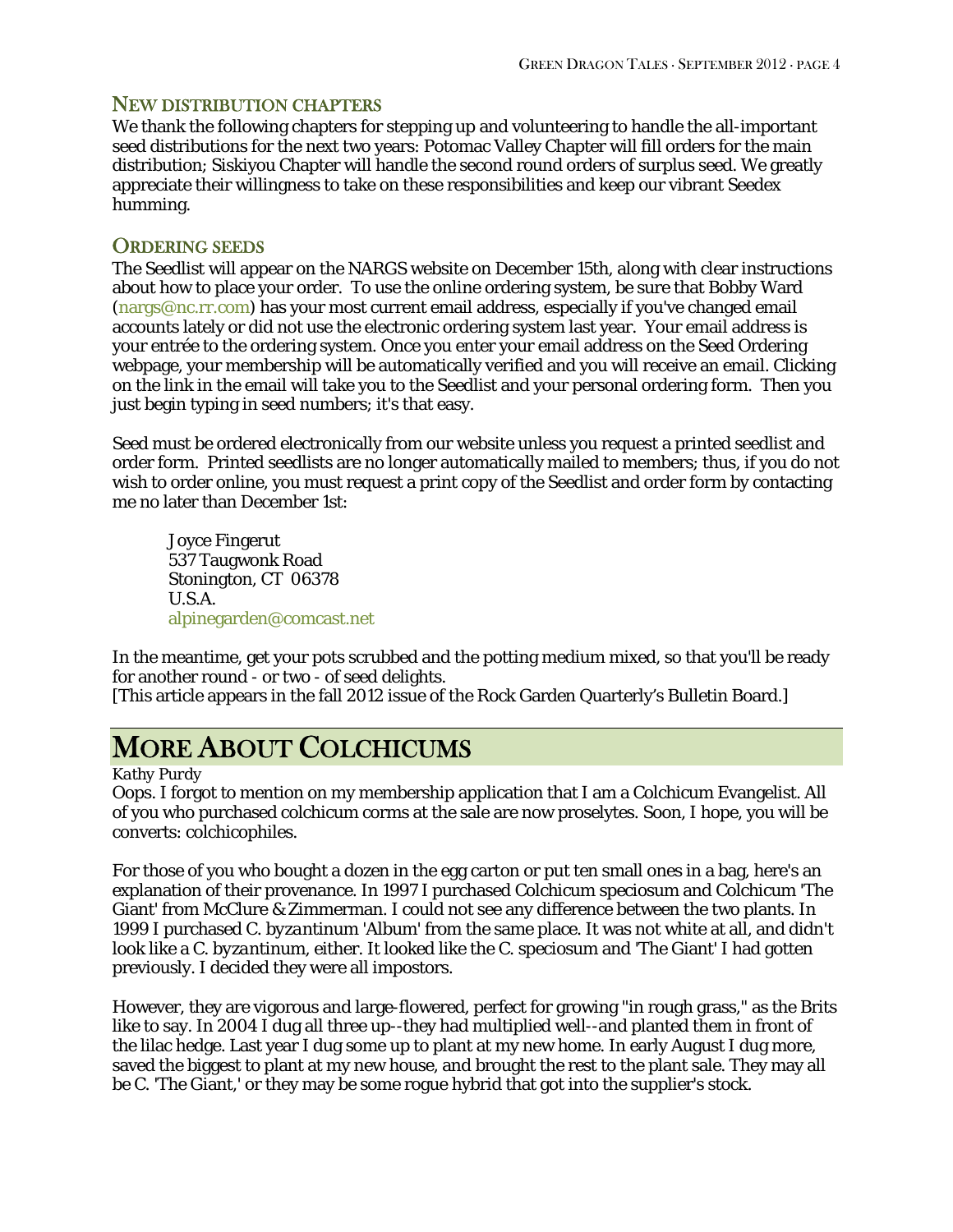## WHERE TO LEARN MORE

- *A Handbook of Crocus and Colchicum for Gardeners* by E. A. Bowles this is supposed to be the definitive reference, but it's well over fifty years old.
- *Autumn Bulbs* by Rod Leeds only one chapter on colchicums, but lots of pictures.
- "Colchicums by the Yard" by Joe Eck in *Horticulture* September/October 2003.
- "Colchicums: Autumn's Best-Kept Secret" by Kathy Purdy in *The American Gardener*, October 2007.
- The Pacific Bulb Society wiki: <http://www.pacificbulbsociety.org/pbswiki/index.php/Colchicum>

## WHERE TO GET MORE

Brent and Becky's Bulbs Daffodils and More Odyssey Bulbs

There are other sources, but these are the only ones I have experience with. Unless someone has a clearance sale, it's already too late to order colchicums online this year.

# NARGS BOOK OF THE MONTH: CALOCHORTUS

*Betty Spar* 

It's time for another Book of the Month on your NARGS Wiki. The September selection is *Calochortus: Mariposa Lilies &Their Relatives* by Mary E. Gerritsen and Ron Parsons (Timber Press, 2007).

This month's review by Frances Burr gets right to the point: "I can remember the excitement I felt in seeing my first Mariposa lily..." I bet all of us remember where and when we saw our first Calochortus. I even remember who I was with. The review highlights the partnership of the two writers and other contributors. The photos are wonderful. Frances even offers a web site for more taxonomic information not provided in the book. The review alone is worth reading and as Frances emphasizes, there are also seed and bulbs sources provided. Although Frances quibbles, they are minor, and she notes that she does own a "cherished copy."

The review will appear, by September 1, on the NARGS Web site home page <[www.nargs.org>](http://www.nargs.org/) and then click on "Book of the Month," on the left-hand side. Be sure to look for this book. Enjoy.

# 2012 PROGRAM PLANS

*Mark your calendars! All local events take place at the Whetzel Room, 404 Plant Science Building, Cornell University, Ithaca, NY (see map on the last page).* 

**Sept. 16: [Nick Turland](http://www.nargs.org/index.php?option=com_content&view=article&id=178:speakers-tour-2012&catid=62:speakers-tours&Itemid=121)**, NARGS Speaker, Associate Curator in the Division of Science and Conservation at the Missouri Botanical Garden in St. Louis, Missouri since 1993, Co-Director of the Flora of China Project; he will give 2 talks Alpine plants of the Austrian Alps" and "Plant Hunting in South-Western Turkey"

**October 12-14: Autumn in the Garden: A Time for Troughs**, NARGS Eastern Study Weekend in Pittsburgh, PA, hosted by the Allegheny Chapter. See article or visit the website for more info (http://home.comcast.net/~sylvialynch/Study%20Weekend%20Information.htm)

**October 20: David Fernandez**, owner of Cayuga Landscape in Ithaca: gardening with deer

**November 10: Jerry Kral**, Rochester gardener extraordinaire

Details as we learn them will be included in future newsletters and [acnargs.blogspot.com.](http://acnargs.blogspot.com/) When in question, visit our blog.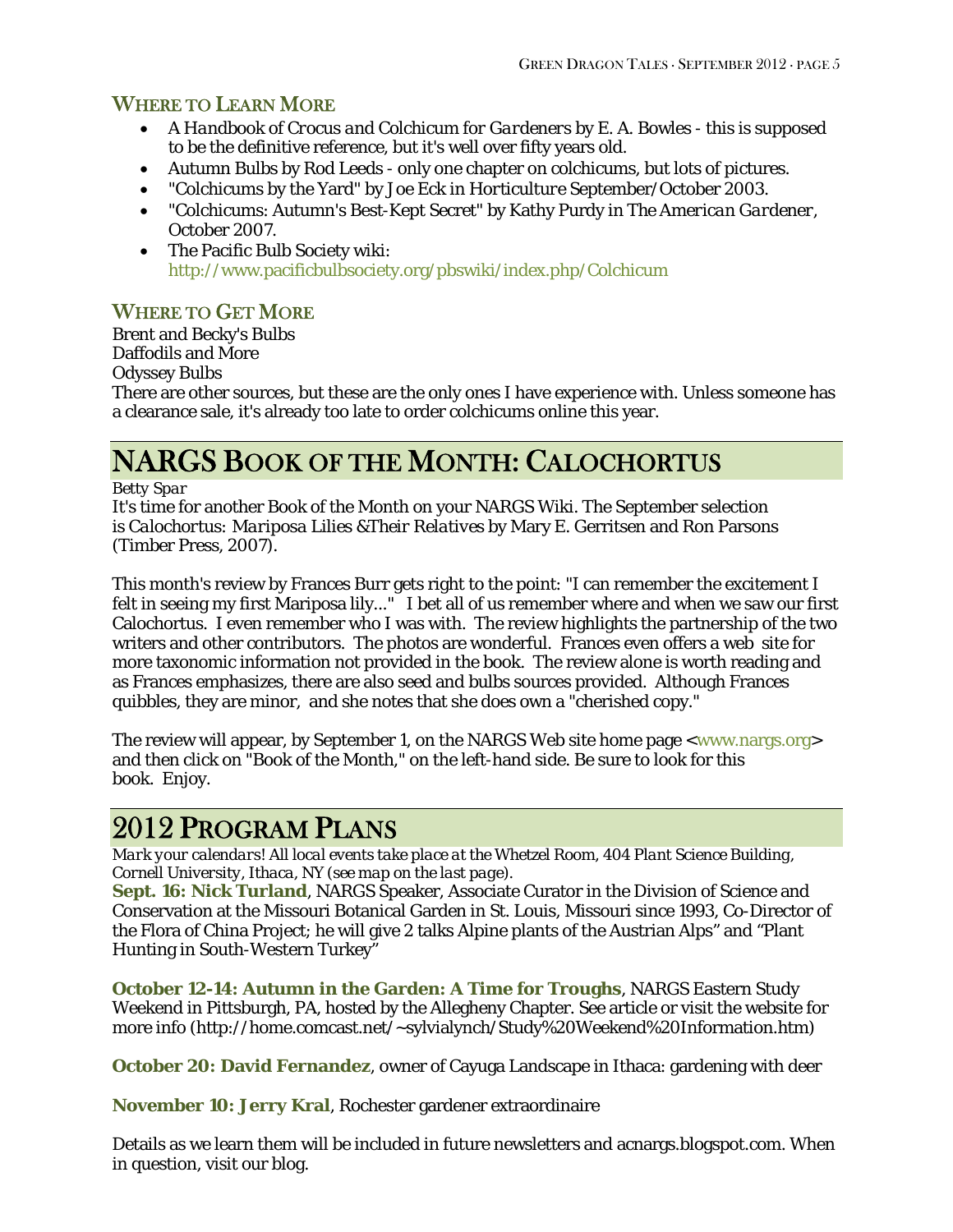# MEMBERS-ONLY PLANT SALE: WHAT YOU MISSED

#### *Kathy Purdy*

So sorry to hear you missed the plant sale; you would have loved it.

The first thing to do when you arrive is sign in. Your placement on the sign-in sheet determines how soon you get your first shot at buying plants. The first ten people got to go first. (I made a strategic mistake by taking my plants out of the car before signing in. I think I could have been in the first ten if I'd made signing in my top priority.) When you bring your plants, you assign them a price by sticking a colored plastic stick in the pot. Michael Loos helpfully suggested a price if you were perplexed. At left, a member is getting ready to price his plants. After pricing



your plants, you then place your plants on the appropriate table. You can see on the right there were quite a few plants on the table for sun. There was also a shade table and a rock garden table. Let me tell you, before the actual buying began, members were cruising around the tables,



reading plant labels, and prioritizing their needs-- I mean, wants. There was a lot of calculation going on. When the first ten signees were permitted to make their first acquisition, most folks made a beeline to their chosen target. After they had picked out their heart's desire, the next group of ten got their chance, and so on, until each group had picked one plant. For each successive round, more plants could be chosen, until they were all gone. Then they were all paid for and loaded up.



Then the food was put on the table, and the same process was followed to distribute the food. No! Just kidding! But I think a lot of calculations were made around the dessert table, if you ask me.

Gardening is not some sort of game by which one proves his superiority over others, nor is it a marketplace for the display of elegant things that others cannot afford. It is, on the contrary, a growing work of creation, endless in its changing elements. It is not a monument or an achievement, but a sort of traveling, a kind of pilgrimage you might say, often a bit grubby and sweaty though true pilgrims do not mind that. A garden is not a picture, but a language, which is of course the major art of life. ~ Henry Mitchell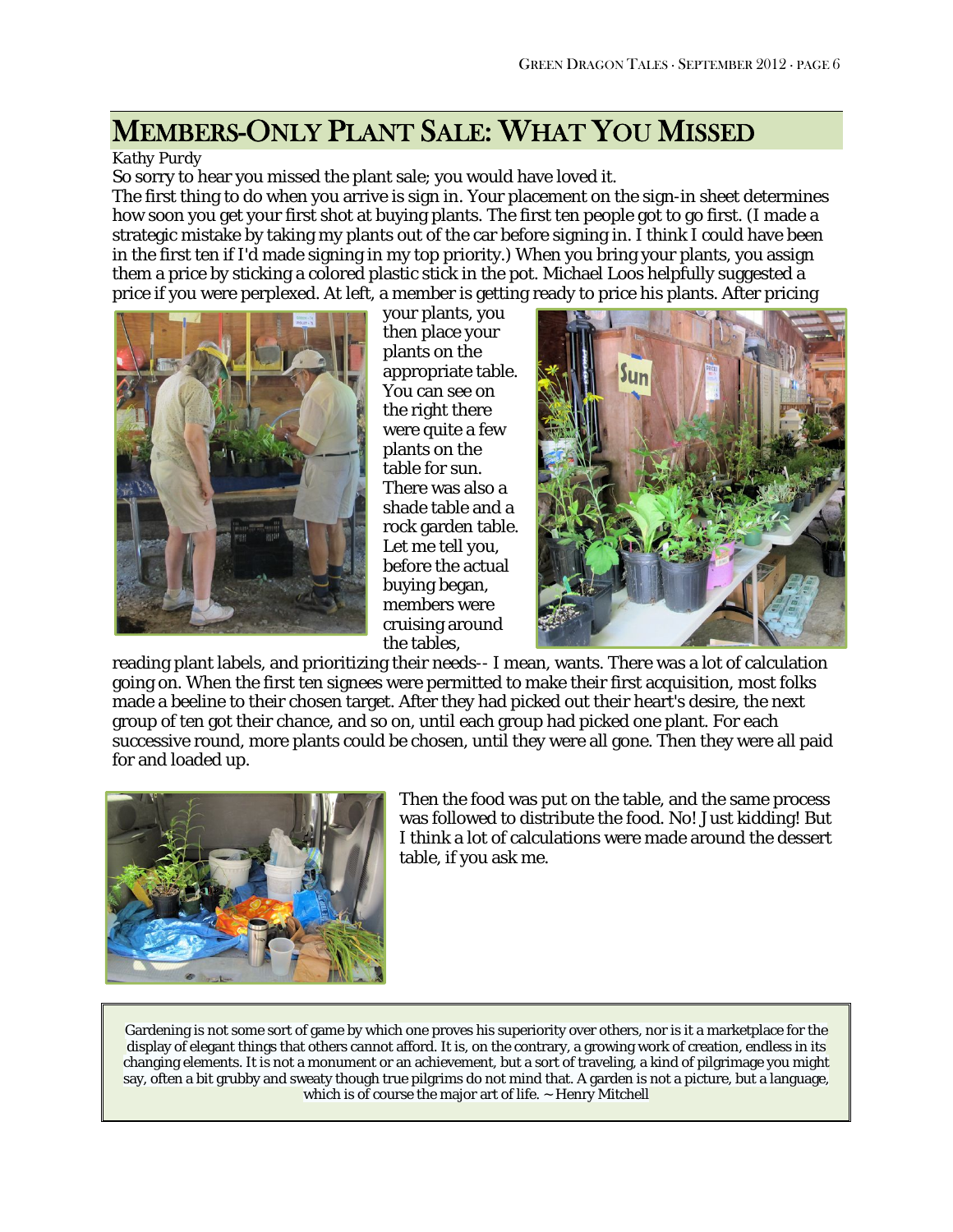# GARDENING IN THE 21ST CENTURY: WIKIS

#### *Kathy Purdy*

If you think wiki means Wikipedia, are you in for a surprise! Wikipedia *is* a wiki, but it is not the *only* wiki. A wiki is a website using software that makes it easy for people to collaboratively assemble a body of information. That means, yes, you can register with Wikipedia and edit any of the articles, or create a new article. There are several software programs out there that "run" wikis, and there are wikis for all sorts of information, everything from computer game strategy to genealogy to--gardening. Two wikis are mentioned in this newsletter. Did you notice that? Or did your eyes just glaze over that unfamiliar word? One is the Pacific Bulb Society wiki which has a section on colchicums.

The NARGS also has its own wiki at <http://nargs.org/nargswiki/tiki-index.php>. On that page it explains, "Everyone is familiar with Wikipedia; it contains a staggering amount of information on just about every subject, but is often surprisingly deficient when it comes to plants, and alpine plants especially.

Our goal is to remedy that deficiency by assembling in our Wiki a compendium of the horticultural knowledge possessed by you, the members of NARGS, some of the most experienced and knowledgeable growers of rock garden plants in the world.

 Please feel free to contribute entire articles, a few paragraphs, single sentences, minor edits, some photographs, whatever you feel will add to this resource. . . . Share what you know, and learn from others!" So a wiki can be an excellent reference tool, but it is only as good as its contributors have knowledge and writing ability. They are not without error. But, if you see an error, you can correct it.

If you want to learn more about wikis in general, you can go to Wikipedia and read their article on wikis. If you just want to learn more about alpine plants, the NARGS wiki has introductory material and tutorials to help you learn to edit their wiki as well as browse through it.

### CALENDAR OF GARDEN EVENTS

There is a lot of gardening-related activity going on at Cornell. Big surprise! Space doesn't permit listing all their events, but here are a few highlights:

**Fall Plant Sale** - Saturday, September 22; 9:00 am to 4:00pm. Take home some of Plantations gardeners' top picks for your own home landscape! : Cornell Plantations Plant Production Facility, 397 Forest Home Drive, Ithaca.

**The Art of Stonewalling** - Saturday, September 29: 10:00am to 4:00pm. Have you been thinking about building or repairing a stone wall, but didn't know where to begin? This hands-on class will get you started. The morning session will cover the basics—types of walls, foundations, general rules, tools and materials. We'll also inspect a variety of stonework at Cornell Plantations. In the afternoon we'll practice constructing an actual dry-laid stone wall. You'll learn basic construction techniques, including how to put up batter boards, make a foundation, chip and cut stone, and lay quarried stone. Please wear outdoor work clothes and sturdy shoes, and bring a bag lunch, leather gloves and safety glasses if you have them. Pre-registration is required.\$36 fee. Instructor: John Dawson, Stonemason

For more classes, go to <http://www.cornellplantations.org/learning>and click on the calendar or the sidebars. Photography, painting, hiking, beer, chocolate--check it out! Also check out the fall lecture series: <http://www.cornellplantations.org/learning/2012lectures> Of course, if you become a member of Cornell Plantations you will hear about these events a lot sooner!

"Gardening Symposium" featuring **Dr. Allan Armitage**, Saturday, September 29 10 am to 4:30 pm at the Carriage House, Sonnenberg Gardens, 151 Charlotte Street, Canandaigua, NY. Cost is \$60 per person, \$50 for Sonnenberg Members, and includes lunch. Pre-registration required. Info at [http://www.sonnenberg.org](http://www.sonnenberg.org/) or 585-394-4922. Topics for discussion will include "Tales from the Garden" and "Crazy Plants for Crazy Gardeners."

Seeing a plant that you have known only in catalogues is like recognizing a celebrity in a crowd. ~ Elizabeth Lawrence